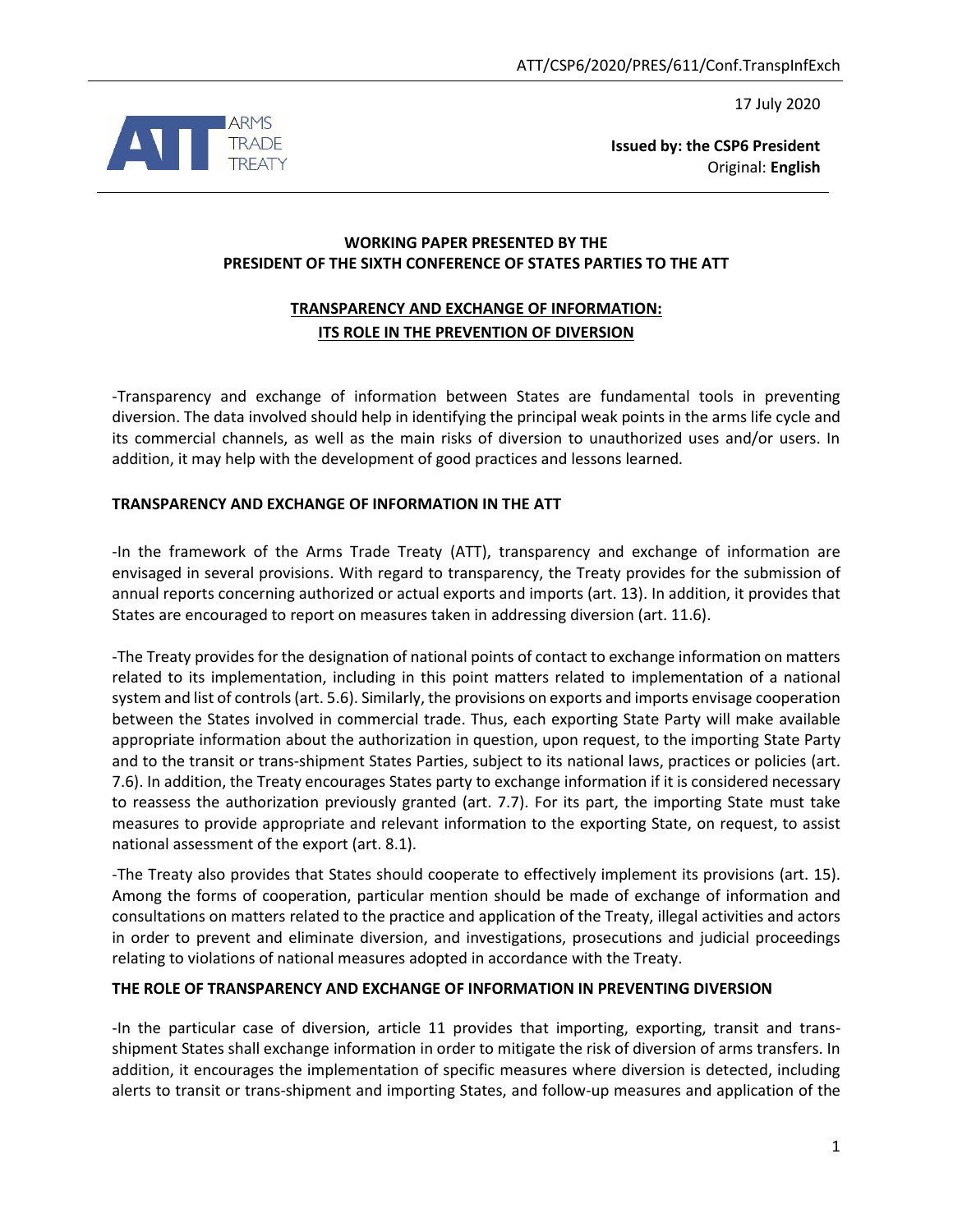law. Such information may include information on illicit activities including corruption, international trafficking routes, illicit brokers, sources of illicit supply, methods of concealment, common points of dispatch, or destinations used by organized groups engaged in diversion (art. 11.5). The forms of cooperation on matters of diversion were also included in article 15.

-Various options and possibilities have been discussed in the framework of the Working Groups. In particular, the Subgroup on Diversion of the Working Group on Implementation discussed the importance of cooperating and exchanging information to reduce the risks of diversion. However, it was in the Working Group on Transparency that concrete progress was made in the possible implementation of a mechanism to facilitate the exchange of information and discussion of specific cases. In particular, a threetier approach was proposed, involving a subgroup for the exchange of policies, exchange of information on policies and operational implementation and a mechanism for informal meetings to discuss specific cases of diversion detected or suspected under national legislation while preserving the confidentiality of the information.

-Transparency and exchange of information are of importance at all times, from manufacture, through marketing and sale, to delivery of the arms. Some measures to mitigate the risks of diversion may involve consultations between States to check import and export documentation, the legality of users and/or final uses, entities or actors involved in transit or trans-shipment, verification and communication of exports, and the despatch and receipt of material.

## **POSSIBLE RECOMMENDATIONS FOR APPROVAL AT CSP6**

1) It is recommended that States continue their efforts to establish a meeting or forum for the exchange of information on diversion in which the participants can discuss suspected or actual cases of diversion, consider possible solutions and have the possibility of outlining good practices.

2) States are encouraged to use all available tools to exchange information, especially the IT platform in the restricted access section of the Treaty Website, with the objective of establishing free-flowing, fast and effective channels of communication.

3) States are encouraged to designate, communicate and update national points of contact, as appropriate, in order to rapidly and easily identify national counterparts for consultations and exchange of information Likewise, States are encouraged to submit updates to their initial reports regarding changes in their national control systems as required by Article 13.1 and, in particular, about changes in the implementation of Articles 11 and 15.

4) States are encouraged to hold consultations and exchange information with the objective of verifying the authenticity of the import, export, transit and/or trans-shipment documentation in cases of international transactions.

5) States are recommended to hold consultations and exchange information to verify the legality of users and final uses, as well as the entities and actors involved in international transit and transshipment.